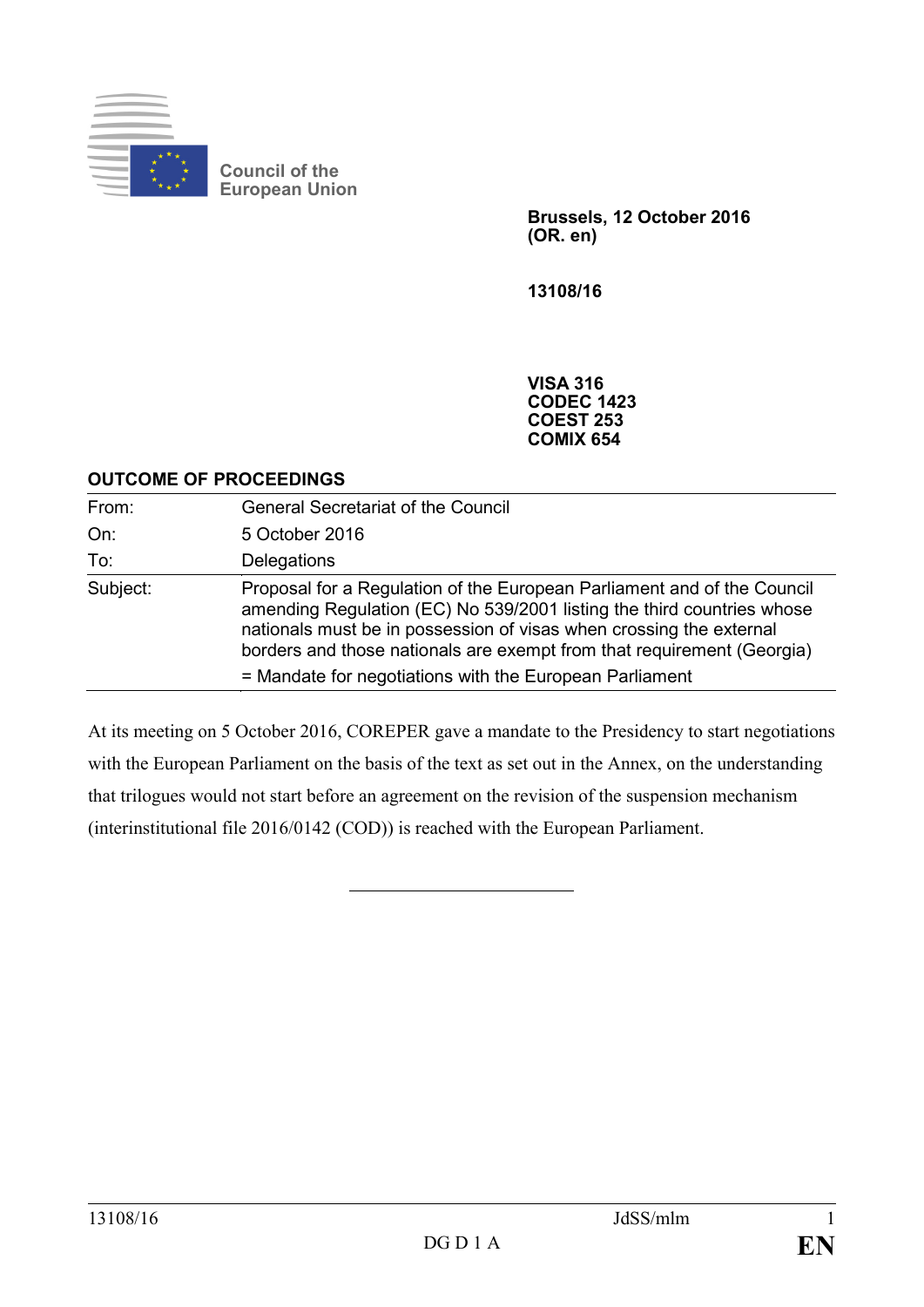#### Proposal for a

# **REGULATION OF THE EUROPEAN PARLIAMENT AND OF THE COUNCIL**

#### **amending Regulation (EC) No 539/2001 listing the third countries whose nationals must be in possession of visas when crossing the external borders and those whose nationals are exempt from that requirement**

# **(Georgia)**

#### THE EUROPEAN PARLIAMENT AND THE COUNCIL OF THE EUROPEAN UNION,

Having regard to the Treaty on the Functioning of the European Union, and in particular point (a) of Article 77(2) thereof,

Having regard to the proposal from the European Commission,

After transmission of the draft legislative act to the national parliaments,

Acting in accordance with the ordinary legislative procedure,

Whereas:

(1) Council Regulation (EC) No 539/2001**[1](#page-1-0)** lists the third countries whose nationals must be in possession of a visa when crossing the external borders of the Member States and those whose nationals are exempt from that requirement. The composition of the lists of third countries in Annexes I and II should be, and should remain, consistent with the criteria set out therein. References to third countries in respect of which the situation has changed as regards those criteria should be transferred from one annex to the other, as appropriate.

<span id="page-1-0"></span>**<sup>1</sup>** Council Regulation (EC) No 539/2001 of 15 March 2001 listing the third countries whose nationals must be in possession of visas when crossing the external borders and those whose nationals are exempt from that requirement, OJ L 81, 21.03.2001, p. 1.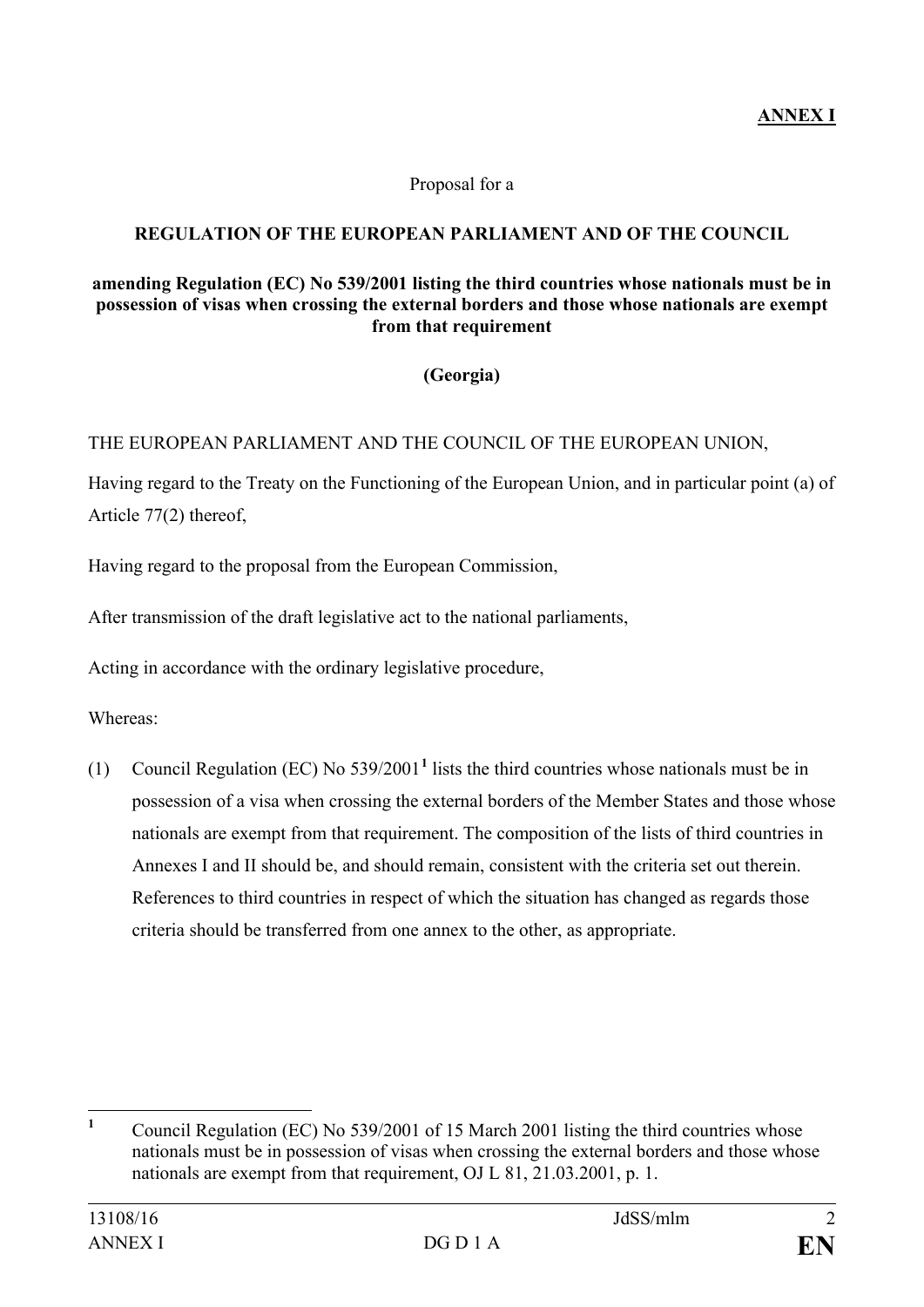- (2) It is considered that Georgia has met all the benchmarks set out in the Visa Liberalisation Action Plan presented to the Georgian Government in February 2013, and therefore fulfils the relevant criteria for its citizens to be exempted from the visa requirement when travelling to the territory of EU Member States. **The continuous fulfilment by Georgia of such criteria, especially on the fight against organised crime, will be duly monitored by the Commission in accordance with the relevant mechanism set out in Regulation (EC) No 539/2001.**
- (3) Georgia should thus be transferred from Annex I to Regulation (EC) No 539/2001 to Annex II thereof. This visa waiver should apply only to holders of biometric passports issued in line with the standards of the International Civil Aviation Organisation (ICAO).
- (4) This Regulation constitutes a development of provisions of the Schengen *acquis* in which the United Kingdom does not take part, in accordance with Council Decision 2000/365/EC**[2](#page-2-0)** . The United Kingdom is therefore not taking part in the adoption of this Regulation and is not bound by it or subject to its application.
- (5) This Regulation constitutes a development of provisions of the Schengen *acquis* in which Ireland does not take part, in accordance with Council Decision 2002/192/EC**[3](#page-2-1)** . Ireland is therefore not taking part in the adoption of this Regulation and is not bound by it or subject to its application.

<span id="page-2-0"></span><sup>&</sup>lt;sup>2</sup> Council Decision 2000/365/EC of 29 May 2000 concerning the request of the United Kingdom of Great Britain and Northern Ireland to take part in some of the provisions of the Schengen acquis, OJ L 131, 1.6.2000, p. 43.

<span id="page-2-1"></span><sup>&</sup>lt;sup>3</sup> Council Decision 2002/192/EC of 28 February 2002 concerning Ireland's request to take part in some of the provisions of the Schengen acquis, OJ L 64, 7.3.2002, p. 20.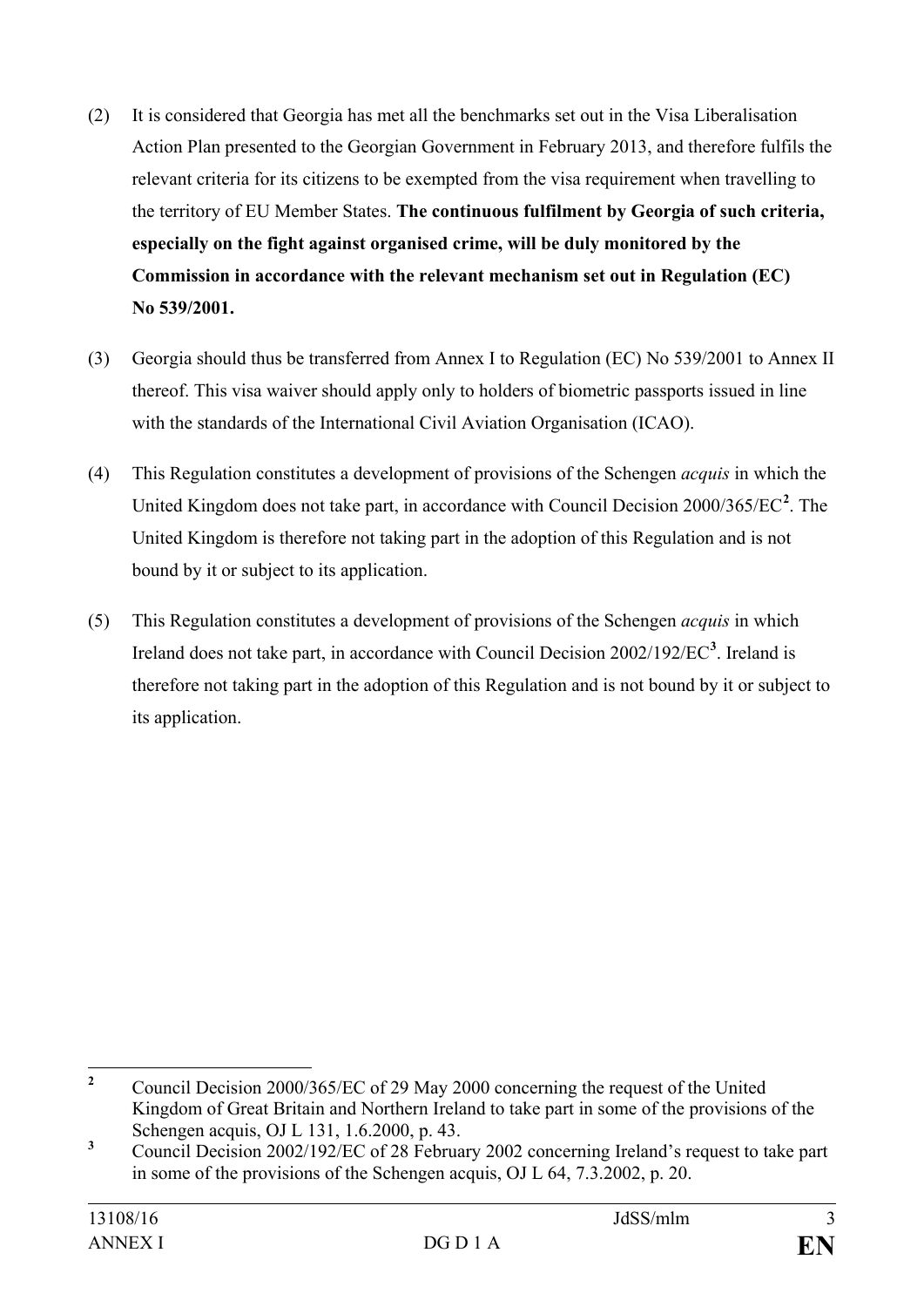- (6) As regards Iceland and Norway, this Regulation constitutes a development of provisions of the Schengen *acquis* within the meaning of the Agreement concluded by the Council of the European Union and the Republic of Iceland and the Kingdom of Norway concerning the association of those two States with the implementation, application and development of the Schengen *acquis*, which fall within the area referred to in point B of Article 1, of Council Decision 1999/437/EC**[4](#page-3-0)** .
- (7) As regards Switzerland, this Regulation constitutes a development of the provisions of the Schengen *acquis* within the meaning of the Agreement between the European Union, the European Community and the Swiss Confederation on the Swiss Confederation's association with the implementation, application and development of the Schengen *acquis*, which fall within the area referred to in point B of Article 1, of Decision 1999/437/EC, read in conjunction with Article 3 of Council Decision 2008/146/EC**[5](#page-3-1)** .
- (8) As regards Liechtenstein, this Regulation constitutes a development of the provisions of the Schengen *acquis* within the meaning of the Protocol signed between the European Union, the European Community, the Swiss Confederation and the Principality of Liechtenstein on the accession of the Principality of Liechtenstein to the Agreement between the European Union, the European Community and the Swiss Confederation on the Swiss Confederation's association with the implementation, application and development of the Schengen *acquis*, which fall within the area referred to in point B of Article 1, of Decision 1999/437/EC read in conjunction with Article 3 of Council Decision 2011/350/EU**[6](#page-3-2)** ,

<span id="page-3-0"></span>**<sup>4</sup>** Council Decision 1999/437/EC of 17 May 1999 on certain arrangements for the application of the Agreement concluded by the Council of the European Union and the Republic of Iceland and the Kingdom of Norway concerning the association of those two States with the implementation, application and development of the Schengen acquis, OJ L 176, 10.7.1999, p. 31.

<span id="page-3-1"></span><sup>&</sup>lt;sup>5</sup> Council Decision 2008/146/EC of 28 January 2008 on the conclusion, on behalf of the European Community, of the Agreement between the European Union, the European Community and the Swiss Confederation on the Swiss Confederation's association with the implementation, application and development of the Schengen acquis, OJ L 53, 27.2.2008, p. 1.

<span id="page-3-2"></span><sup>&</sup>lt;sup>6</sup> Council Decision 2011/350/EU of 7 March 2011 on the conclusion, on behalf of the European Union, of the Protocol between the European Union, the European Community, the Swiss Confederation and the Principality of Liechtenstein on the accession of the Principality of Liechtenstein to the Agreement between the European Union, the European Community and the Swiss Confederation on the Swiss Confederation's association with the implementation, application and development of the Schengen acquis, relating to the abolition of checks at internal borders and movement of persons, OJ L 160, 18.6.2011, p. 19.